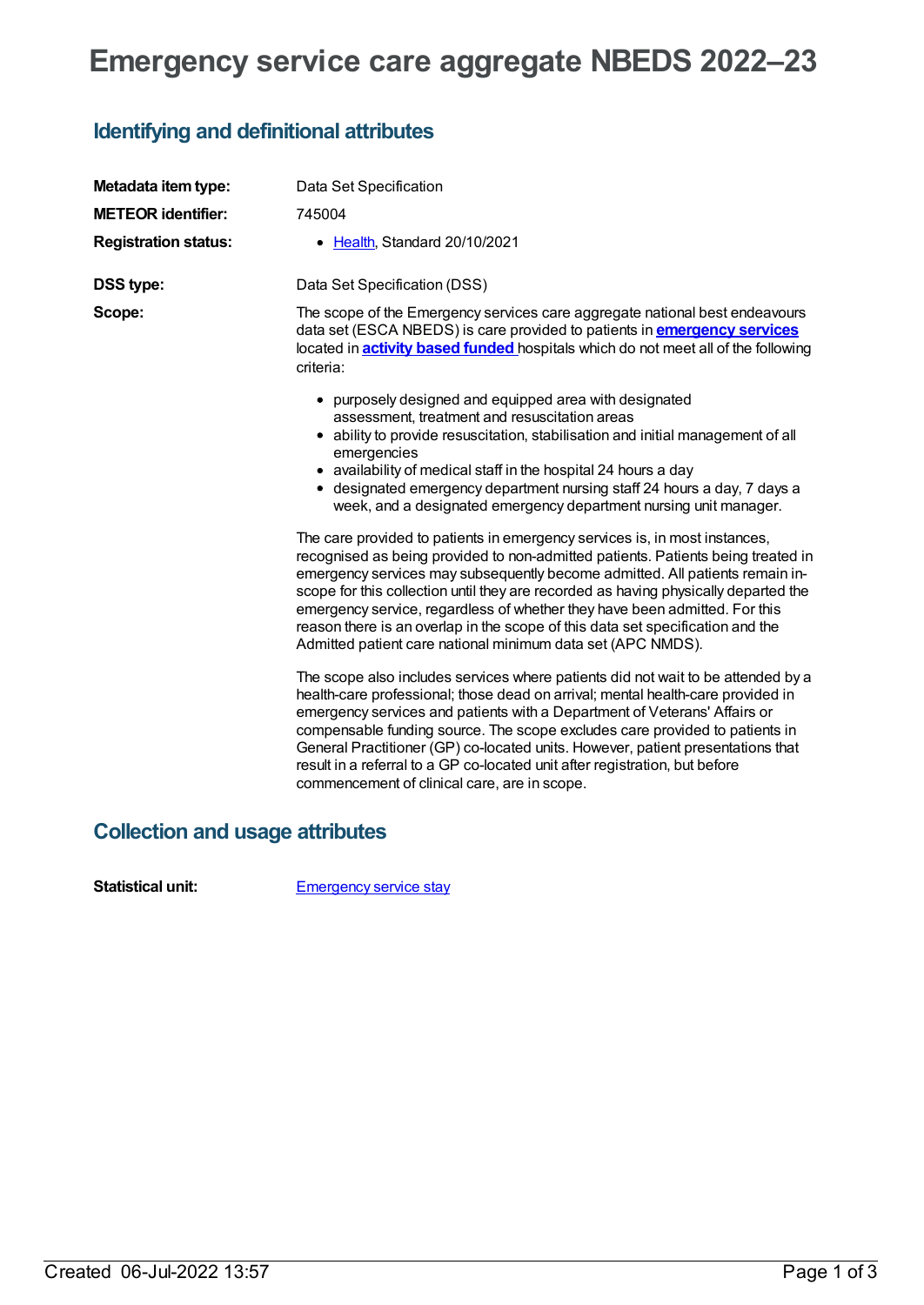| Guide for use:                                                  | Interaction with the Emergency service care national best endeavours data<br>set (ESC NBEDS)                                                                                                                                                                                                                                                                                                                                                          |  |  |
|-----------------------------------------------------------------|-------------------------------------------------------------------------------------------------------------------------------------------------------------------------------------------------------------------------------------------------------------------------------------------------------------------------------------------------------------------------------------------------------------------------------------------------------|--|--|
|                                                                 | The ESC NBEDS and the ESCA NBEDS work together to collect data on<br>emergency services activity in the public hospital system. The principle should be<br>applied that no service event is to be double-counted or included in both the ESC<br>NBEDS and the ESCA NBEDS. Therefore activity that is reported through the ESC<br>NBEDS should not be reported through the ESCA NBEDS.                                                                 |  |  |
|                                                                 | It is intended that activity should be reported primarily at the patient level through the<br>ESC NBEDS, and where activity is not able to be reported at a patient level<br>through the ESC NBEDS, this activity should be reported through the ESCA<br>NBEDS. If the following data elements in the ESC NBEDS cannot be reported as a<br>minimum for a specific service event, then the service event should be reported<br>through the ESCA NBEDS: |  |  |
|                                                                 | Emergency service stay-episode end status, code N                                                                                                                                                                                                                                                                                                                                                                                                     |  |  |
|                                                                 | <b>Emergency service stay—triage category, code N</b>                                                                                                                                                                                                                                                                                                                                                                                                 |  |  |
|                                                                 | Emergency service stay—type of visit to emergency service, code N                                                                                                                                                                                                                                                                                                                                                                                     |  |  |
|                                                                 | Episode of care—Department of Veterans' Affairs funding indicator, yes/no code N                                                                                                                                                                                                                                                                                                                                                                      |  |  |
|                                                                 | Establishment-organisation identifier (Australian), NNX[X]NNNNN                                                                                                                                                                                                                                                                                                                                                                                       |  |  |
|                                                                 | Patient-compensable status, code N                                                                                                                                                                                                                                                                                                                                                                                                                    |  |  |
| <b>Collection methods:</b>                                      | <b>Reporting requirements</b>                                                                                                                                                                                                                                                                                                                                                                                                                         |  |  |
|                                                                 | State and territory health authorities provide the data to the Independent Hospital<br>Pricing Authority (IHPA) for national reporting on a quarterly basis. Quarterly<br>reporting periods follow a financial year, commencing on 1 July and ending 30 June<br>of the following year.                                                                                                                                                                |  |  |
|                                                                 | Extraction of data should be based on the date of the end of the emergency<br>department stay. For example, a presentation that commences at 11pm on<br>31 December and ends at 2am 1 January is in scope for reporting in the third<br>quarter.                                                                                                                                                                                                      |  |  |
| Implementation start date:                                      | 01/07/2022                                                                                                                                                                                                                                                                                                                                                                                                                                            |  |  |
| Implementation end date:                                        | 30/06/2023                                                                                                                                                                                                                                                                                                                                                                                                                                            |  |  |
| <b>Comments:</b>                                                | Glossary items                                                                                                                                                                                                                                                                                                                                                                                                                                        |  |  |
|                                                                 | Glossary terms that are relevant to this NBEDS include:                                                                                                                                                                                                                                                                                                                                                                                               |  |  |
|                                                                 | <b>Activity based funding</b>                                                                                                                                                                                                                                                                                                                                                                                                                         |  |  |
|                                                                 | <b>Admission</b>                                                                                                                                                                                                                                                                                                                                                                                                                                      |  |  |
|                                                                 | <b>Compensable patient</b>                                                                                                                                                                                                                                                                                                                                                                                                                            |  |  |
|                                                                 | <b>Emergency service</b>                                                                                                                                                                                                                                                                                                                                                                                                                              |  |  |
|                                                                 | <b>Registered nurse</b>                                                                                                                                                                                                                                                                                                                                                                                                                               |  |  |
|                                                                 | <b>Triage</b>                                                                                                                                                                                                                                                                                                                                                                                                                                         |  |  |
| <b>Source and reference attributes</b>                          |                                                                                                                                                                                                                                                                                                                                                                                                                                                       |  |  |
| <b>Submitting organisation:</b><br><b>Relational attributes</b> | Independent Hospital Pricing Authority (IHPA)                                                                                                                                                                                                                                                                                                                                                                                                         |  |  |